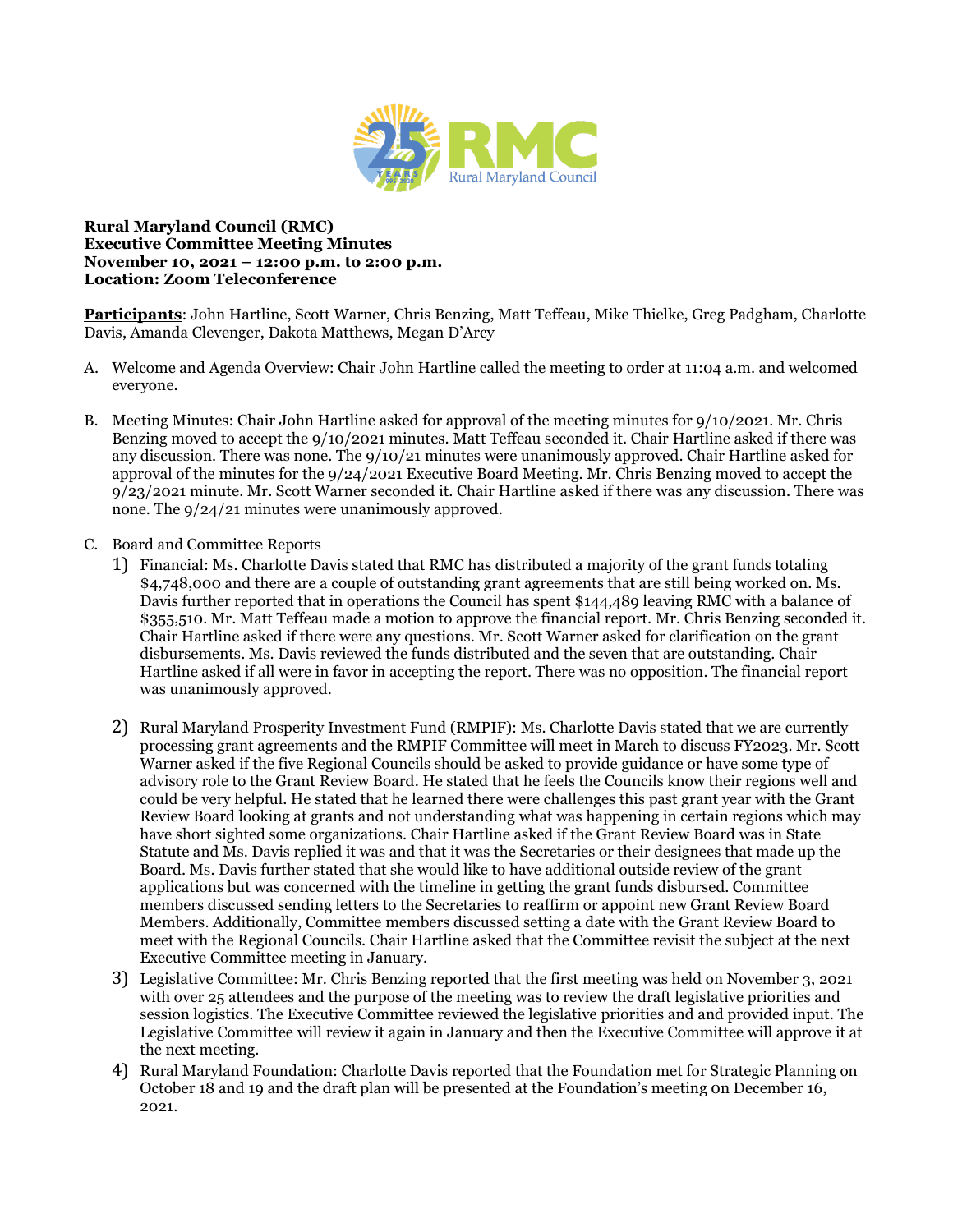- 5) Agriculture Committee: Mr. Matt Teffeau reported that the University of Maryland Extension and MDA will launch a farm stress program and asked if there was a way that RMC could include a program at the next Board meeting. Mr. Teffeau further reported that there is no meeting for GICA yet and he is planning to attend Farm Bureau. Mr. Teffeau further stated that Taste of Agriculture will be held on February 3, 2021 at Maryland LIVE venue.
- 6) Joint Planning and Development Committee: Mr. Mike Thielke reported that the Committee will be meeting quarterly versus twice a year, and they have been reviewing and assessing the Strategic Plan. Mr. Thielke reported that the plan is to have the Committee review the Foundation's new plan that is currently in development and that some goals in the Council's plan should be moved to the Foundation's plan. Mr. Thielke further stated that staff will reach out to each Committee and ask for one or two objectives they plan to achieve in the next year. Ms. Davis stated that staff will continue to update the outcomes and priorities will be added to the Committee List. .
- 7) Nominating Committee: Mr. Chris Benzing reported that the nominating committee met and there were two Board Members that were no longer able to serve. Darius Johnson with Kent Attainable Housing will replace Sam Shoge to represent District 4 (Cecil, Kent, and Queen Anne's Counties) and Jerry McLaurin, President of the People for Change Coalition will serve as a Special Appointment. Ms. Charlotte Davis reported that the Committee reviewed the membership recruitment advertisement, and it was included in the meeting materials for the Executive Committee to review and they provided input.
- 8) Executive Director's Report: Ms. Charlotte Davis provided an update on the Economic Analysis report that is being completed by Regional Economic Studies Institute at Towson University stating that staff held a preliminary meeting with RESI and the plan is to have a presentation on their findings at the January Executive Board meeting. Additional items reviewed are the draft Fy21 Annual Report; staff's hybrid teleworking schedule; RMC's representation on the Governor's Broadband Advisory group; and letters to the editor that will include one on rural health and one on rural broadband as it relates to seniors and adoptability.
- D. New Business
	- 1) 2021 Rural Summit Planning: Ms. Charlotte Davis provided an update on the summit planning and requested input on the COVID guidelines that RMC adopted from the MACo conference and if the Executive Committee is comfortable meeting in person. Mr. Mike Thielke stated that he encourages RMC move forward with the event and that a line of text in the registration that they read the hold harmless agreement. Chair Hartline asked for a motion to move forward to hold the Summit in person. Matt Teffeau made the motion to move forward with the Summit. Chris Benzing seconded it. The motion was unanimously approved. Ms. Davis reviewed the agenda, sponsors, and AV equipment rental with the Executive Committee. Ms. Davis asked for approval to work with Chesapeake and Potomac Audio Visual company for approximately \$12,000. Mr. Chris Benzing moved the motion to accept the approval. Mr. Mike Thielke seconded it. There was no discussion. The motion was unanimously approved.
	- 2) Impact Awards: Ms. Davis provided a background on the Impact award and reviewed the list of Impact Award nominees with Committee members. Awardees were chose with the exception of the Rural Volunteer. The awardees are as follow:
		- Rural Volunteer: Mr. Matt Teffeau made the motion to table it. Mr. Greg Padghm seconded it. Rural volunteer suggestions will be sent out on Monday, November 13, 2021.
		- Rural Community Development: Town of Rising Sun. Mr. Matt Teffeau moved the motion to award the Town of Rising Sun with the Rural Community Development award. Mr. Mike Thielke Seconded it. The motion was unanimously approved.
		- Rural Economic Development: Frederick Innovative Technology Center, Inc (FITCI). Mr. Scott Warner made the motion to award FITCI the Rural Economic Development Award. Mr. Mike Thielke seconded it. The motion was unanimously approved.
		- Rural Champion: Senator George Edwards and Senator Guy Guzzone. Mr. Matt Teffeau made the motion to award Senator Edwards and Senator Guzzone with the Rural Champion award. Mr. Chris Benzing seconded it. The motion was unanimously approved.
	- 3) Draft agenda for December 1, 2021 RMC Annual Meeting: Ms. Charlotte Davis reviewed the agenda with the Committee. Committee discussed the location at the Calvert House as the regular meeting space is not available at the Miller Senate Building due to DLS renovations. Mr. Matt Teffeau suggested we hold the